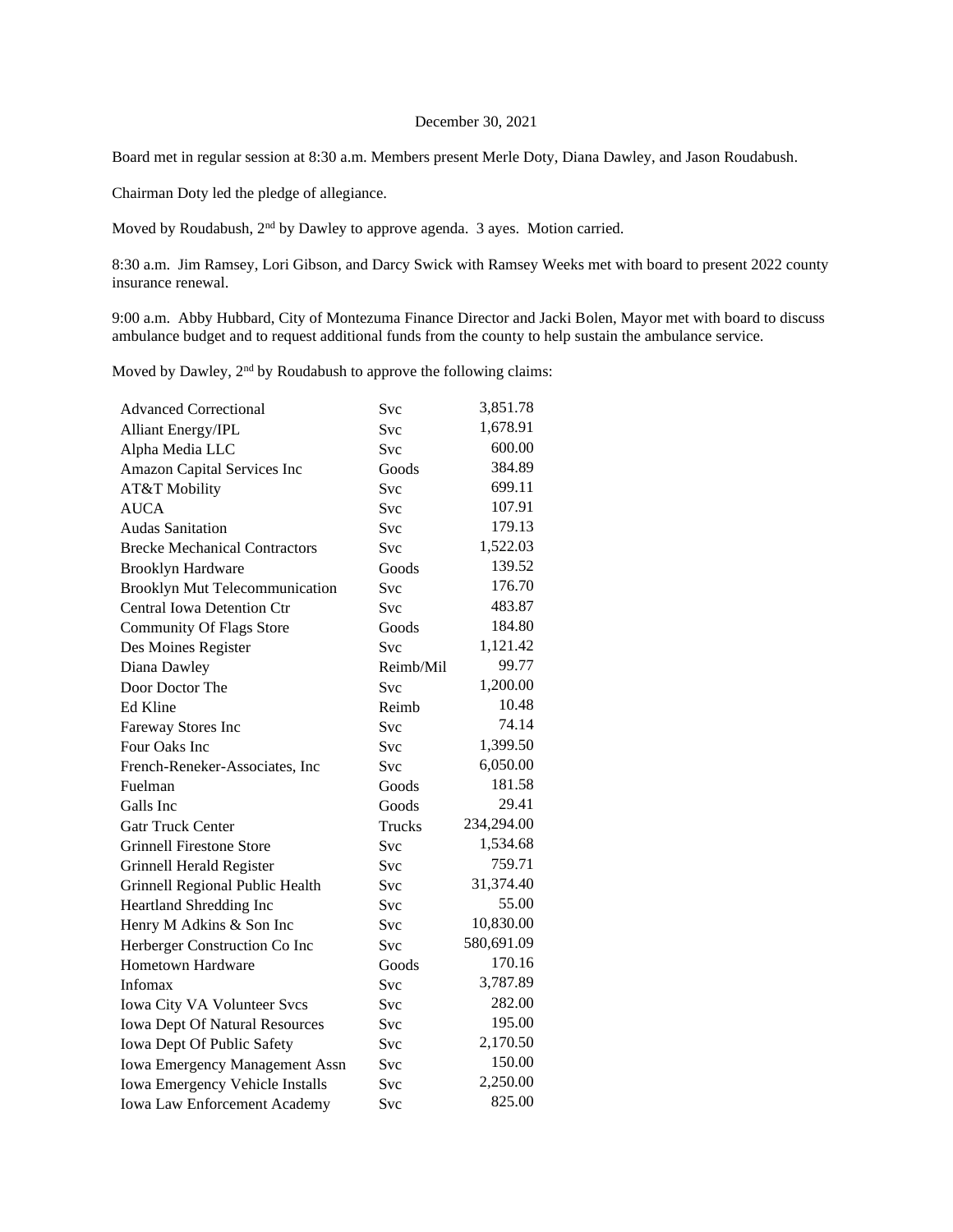| <b>Iowa One Call</b>               | Svc        | 0.90     |
|------------------------------------|------------|----------|
| <b>Iowa Prison Industries</b>      | Goods      | 501.93   |
| Iowa Water Well Assn               | Svc        | 125.00   |
| <b>IOWWA</b>                       | Svc        | 125.00   |
| <b>ISAC</b>                        | Svc        | 210.00   |
| <b>ISSDA</b>                       | Svc        | 50.00    |
| Jason Roudabush                    | Mil        | 38.80    |
| Jennifer Norris                    | Mil        | 12.16    |
| John Deere Financial               | Goods      | 508.40   |
| Kerstin Marnin                     | Svc        | 237.50   |
| <b>Keystone Laboratories</b>       | Svc        | 44.50    |
| Laura Durr                         | Reimb      | 147.87   |
| Mahaska Communication Group        | Svc        | 87.00    |
| Mail Services LLC                  | Svc        | 6.62     |
| <b>MCI</b>                         | Svc        | 32.99    |
| Merle Doty                         | Mil        | 97.00    |
| MH Equipment Company               | Svc        | 2,742.99 |
| Mid American Energy                | Svc        | 58.26    |
| Montezuma State Bank               | Svc        | 26.10    |
| Poweshiek County Sheriff           | Svc        | 34.00    |
| Poweshiek Water Assn               | <b>Svc</b> | 111.00   |
| Premier Office Equip/RK Dixon      | <b>Svc</b> | 105.41   |
| <b>Quill Corporation</b>           | Goods      | 237.95   |
| Ray Electric LLC                   | Svc        | 75.00    |
| Robert Wilhelm                     | Mil        | 60.63    |
| <b>Russ Schuck</b>                 | Mil        | 20.37    |
| S & S Electric Ltd                 | <b>Svc</b> | 118.50   |
| <b>Sandy Ross</b>                  | Mil        | 20.86    |
| Schumacher Elevator Co             | Svc        | 298.71   |
| Searsboro Telephone Co             | <b>Svc</b> | 450.00   |
| Sherwin-Williams Co                | Goods      | 64.90    |
| <b>SHI</b> International Corp      | Goods      | 518.00   |
| Sinclair Napa                      | Goods      | 32.27    |
| Snap On Tools                      | Goods      | 349.00   |
| State Hygienic Lab                 | Svc        | 34.00    |
| <b>Strat Exe Inc</b>               | Svc        | 96.00    |
| <b>Swanson Services Corp</b>       | Goods      | 1,027.30 |
| The Depot Express                  | Svc        | 184.35   |
| The Record                         | <b>Svc</b> | 352.96   |
| <b>TIAA Commercial Finance Inc</b> | <b>Svc</b> | 309.22   |
| <b>TIP Rural Electric Coop</b>     | Svc        | 269.03   |
| <b>United States Cellular</b>      | Svc        | 530.25   |
| <b>UPH-Grmc Occupational Med</b>   | Svc        | 976.00   |
| Uwe Meyer                          | Mil        | 21.29    |
| Verizon                            | Svc        | 80.02    |
| <b>VISA</b>                        | Svc        | 1,335.25 |
| West Payment Center                | Svc        | 343.41   |
| Windstream                         | Svc        | 3,420.24 |
| Windstream Communications Inc      | Svc        | 360.00   |

3 ayes. Motion carried.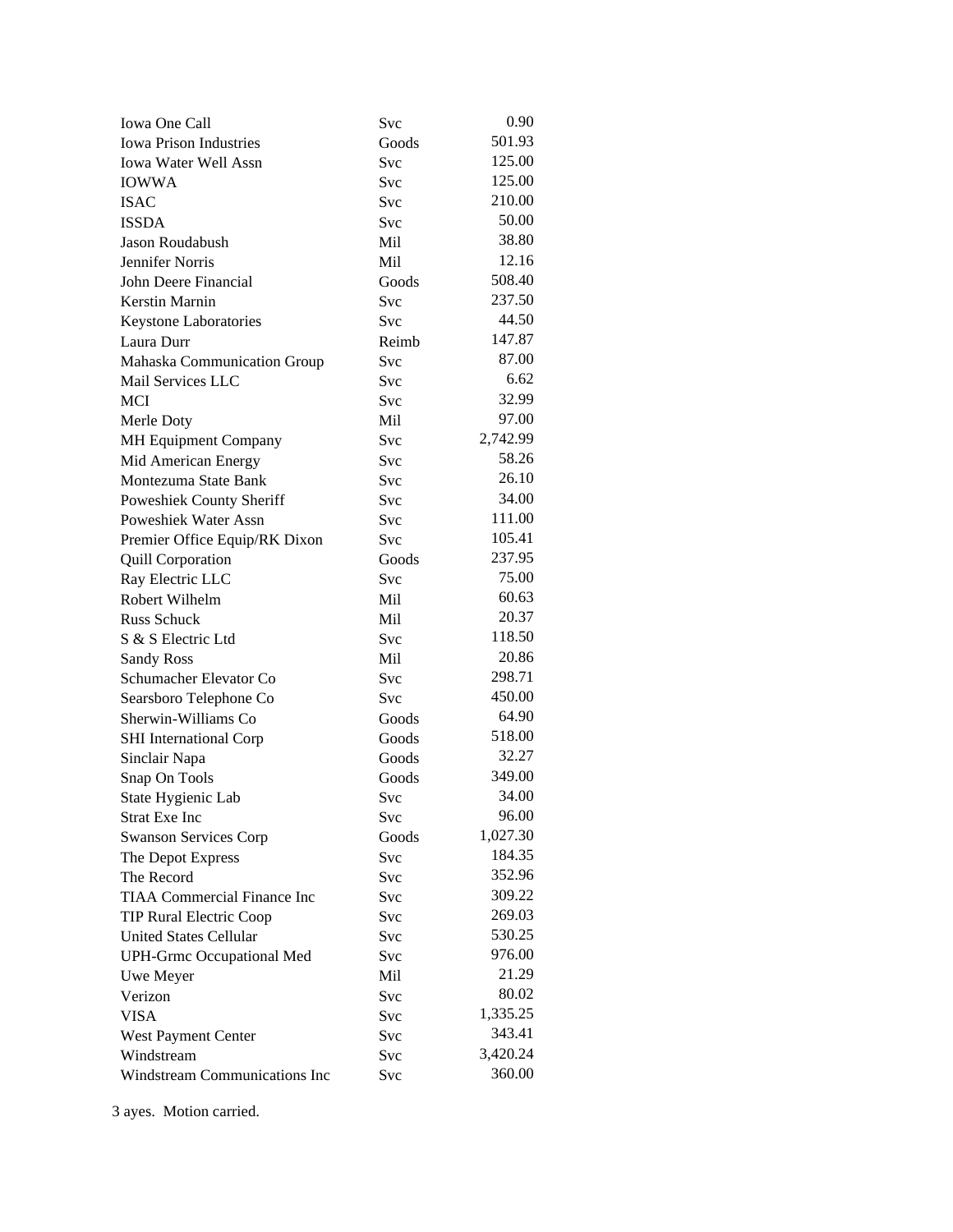10:00 a.m. Brian Paul, EMA Director met with board to discuss EMA appropriation from the county for FY23. Paul would like to see an increase in the appropriation and stated that from FY11 to FY20 the appropriation remained the same. Paul stated he is requesting this increase for next fiscal year and does not foresee asking for any additional increase for the next future years.

Board discussed ARPA funds. Auditor advised some applications are coming in from individuals/entities requesting funds. Committee will meet in January to review the applications.

Moved by Roudabush, 2<sup>nd</sup> by Dawley to approve December 23 & 27, 2021 board minutes. 3 ayes. Motion carried.

11:43 a.m. Moved by Dawley, 2nd by Roudabush to adjourn. 3 ayes. Motion carried.

\_\_\_\_\_\_\_\_\_\_\_\_\_\_\_\_\_\_\_\_\_\_\_\_\_\_\_\_\_\_\_\_\_\_\_ \_\_\_\_\_\_\_\_\_\_\_\_\_\_\_\_\_\_\_\_\_\_\_\_\_\_\_

Melissa Eilander, Poweshiek County Auditor Merle Doty, Chairman

January 3, 2022

Board met in regular session at 8:30 a.m. Members present Merle Doty, Diana Dawley, and Jason Roudabush.

Supervisor Doty led the pledge of allegiance.

Moved by Roudabush, 2<sup>nd</sup> by Dawley to nominate Diana Dawley as Chairman and Jason Roudabush as Vice Chairman for the 2022 calendar year. 3 ayes. Motion carried.

Board discussed the mileage rate for the 2022 calendar year. The previous mileage reimbursement rate was set at 48.5 cents. Board discussed and decided to raise the mileage reimbursement rate to 50 cents for calendar 2022. Moved by Doty, 2<sup>nd</sup> by Roudabush to approve Resolution 2022-28 setting mileage reimbursement rate for calendar 2022 to 50 cents. 3 ayes. Motion carried.

## **RESOLUTION #2022-28 MILEAGE REIMBURSEMENT**

WHEREAS, the Poweshiek County Board of Supervisors establishes the mileage reimbursement rate for employees required to use their personal vehicle for county business; NOW THEREFORE BE IT RESOLVED this  $3<sup>rd</sup>$  day of January 2022 to establish the mileage rate for Poweshiek County to be set at \$0.50 effective January 1, 2022 to December 31, 2022. Dated this 3<sup>rd</sup> day of January 2022. Diana Dawley, Chairman Jason Roudabush, Vice Chairman Merle Doty, Member Attest: Melissa Eilander, Poweshiek County Auditor

Board reviewed application letters received from The Record, The Herald-Register, and the Poweshiek County CR requesting to be official newspapers for Poweshiek County board proceedings for calendar year 2022. Pursuant to Iowa Code 349, Poweshiek County shall designate three newspapers for which official proceedings shall be published. It was moved by Roudabush, 2<sup>nd</sup> by Doty to approve The Record, The Herald-Register, and the Poweshiek County CR for official proceedings to be published for calendar year 2022. 3 ayes. Motion carried.

9:00 a.m. Moved by Roudabush,  $2<sup>nd</sup>$  by Doty to enter into public hearing on proposed adoption to Ordinance #30 establishing the election precincts in Poweshiek County, Iowa to be effective January 15, 2022. 3 ayes. Motion carried. Present: Jason Roudabush, Diana Dawley, Merle Doty, Supervisors; Missy Eilander, Auditor. No one from the public was present to speak for or against the proposed ordinance. Chairman Dawley gave the first reading on proposed ordinance. Auditor Eilander stated that there were not any changes made to election precinct boundaries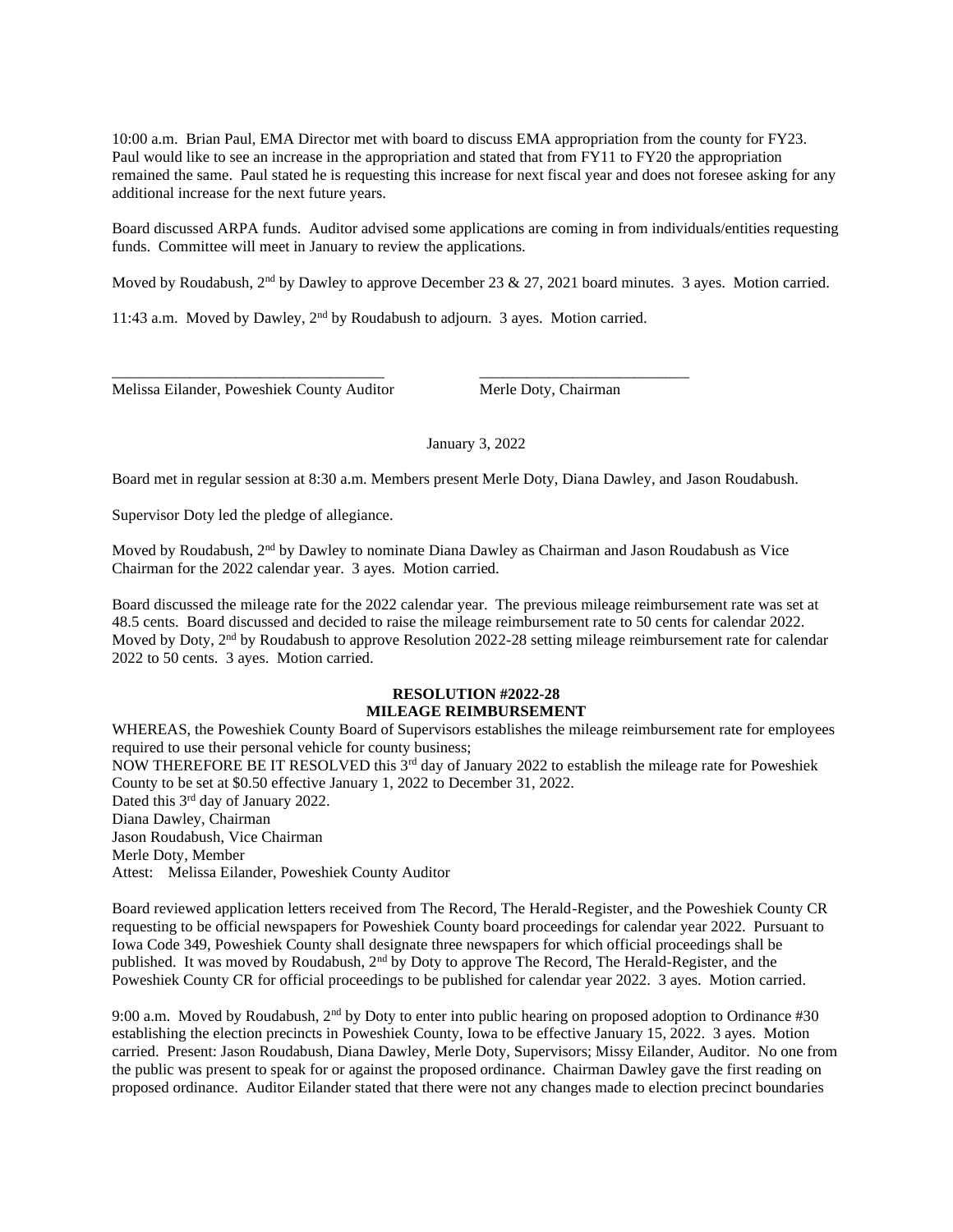from the prior 2011 ordinance. The election precinct boundaries will be effective until the next decennial census. 9:06 a.m. Moved by Roudabush, 2<sup>nd</sup> by Doty to end public hearing. 3 ayes. Motion carried.

Since no one was present to speak for or against the proposed ordinance, it was moved by Roudabush, 2<sup>nd</sup> by Doty to waive the second and third reading of the proposed ordinance and approve final adoption of the ordinance and authorize auditor to publish ordinance. 3 ayes. Motion carried.

Moved by Doty, 2<sup>nd</sup> by Roudabush to approve Resolution #2022-29 approving reading and final adoption of Ordinance #30. 3 ayes. Motion carried.

## **RESOLUTION #2022-29**

**WHEREAS,** the first reading of proposed Ordinance # 30, "AN ORDINANCE ESTABLISHING PRECINCT ELECTION BOUNDARIES IN POWESHIEK COUNTY, IOWA" was held on January 3, 2022 at 9:00 a.m., and **WHEREAS,** no one from the public was present at the reading to speak in favor and against said ordinance and its passage, and

**WHEREAS,** the Board of Supervisors reviewed and discussed, and

**WHEREAS,** the Board of Supervisors, upon motion by Supervisor Roudabush, seconded by Supervisor Doty, to waive the second and third reading of this ordinance and voted the final adoption of the ordinance. The vote for suspension of the rule was by a majority of the full Board of Supervisors, voting 3 in favor, 0 opposed, and 0 absent, vacant or abstaining and was duly recorded.

**NOW, BE IT RESOLVED** that the second and third reading of the ordinance entitled:

**"AN ORDINANCE ESTABLISHING PRECINCT ELECTION BOUNDARIES IN POWESHIEK COUNTY, IOWA"** is hereby approved as read and that the Poweshiek County Auditor be directed to publish said ordinance, in its entirety, in all three official newspapers of the county.

Approved this 3rd day of January 2022.

POWESHIEK COUNTY BOARD OF SUPERVISORS

Diana Dawley, Chairman

Jason Roudabush, Vice Chairman

Merle Doty, Member

ATTEST: Melissa Eilander, Poweshiek County Auditor

## **POWESHIEK COUNTY ORDINANCE #30 AN ORDINANCE ESTABLISHING POWESHIEK COUNTY ELECTION PRECINCT BOUNDARIES**

An ordinance re-establishing precincts to be used for elections held in Poweshiek County, Iowa to be effective January 15, 2022 until the completion of the next federal decennial census.

Be it ordained by the Board of Supervisors of Poweshiek County, Iowa;

Precinct #2 – All of the area lying within the Township boundaries of Bear Creek Township (including the City of Brooklyn), Madison Township, Warren Township (including the City of Victor which lies within Poweshiek County), and Jefferson Township (including the City of Hartwick). This shall constitute the BMWJ Precinct.

Precinct #3 – All of the area lying within the Township boundaries of Deep River Township (including the City of Deep River), and Lincoln Township (including the City of Guernsey). This shall constitute the DRL Precinct.

Precinct #4 – All of the area lying within the Township boundaries of Malcom Township (including the City of Malcom), and Sheridan Township. This shall constitute the MS Precinct.

Precinct #5 – All of the area lying within the Township boundaries of Chester Township, Grant Township (excluding the City of Grinnell), Washington Township, and Sugar Creek Township (including the City of Searsboro). This shall constitute CGWS Precinct.

Precinct #6 – All of that part of the City of Grinnell which is encompassed by a line beginning at the intersection of the centerline of Sixth Avenue at the east City limits and extending west along the centerline of Sixth Avenue to the centerline of Park Street, then extending north along the centerline of Park Street to the centerline of Ninth Avenue,